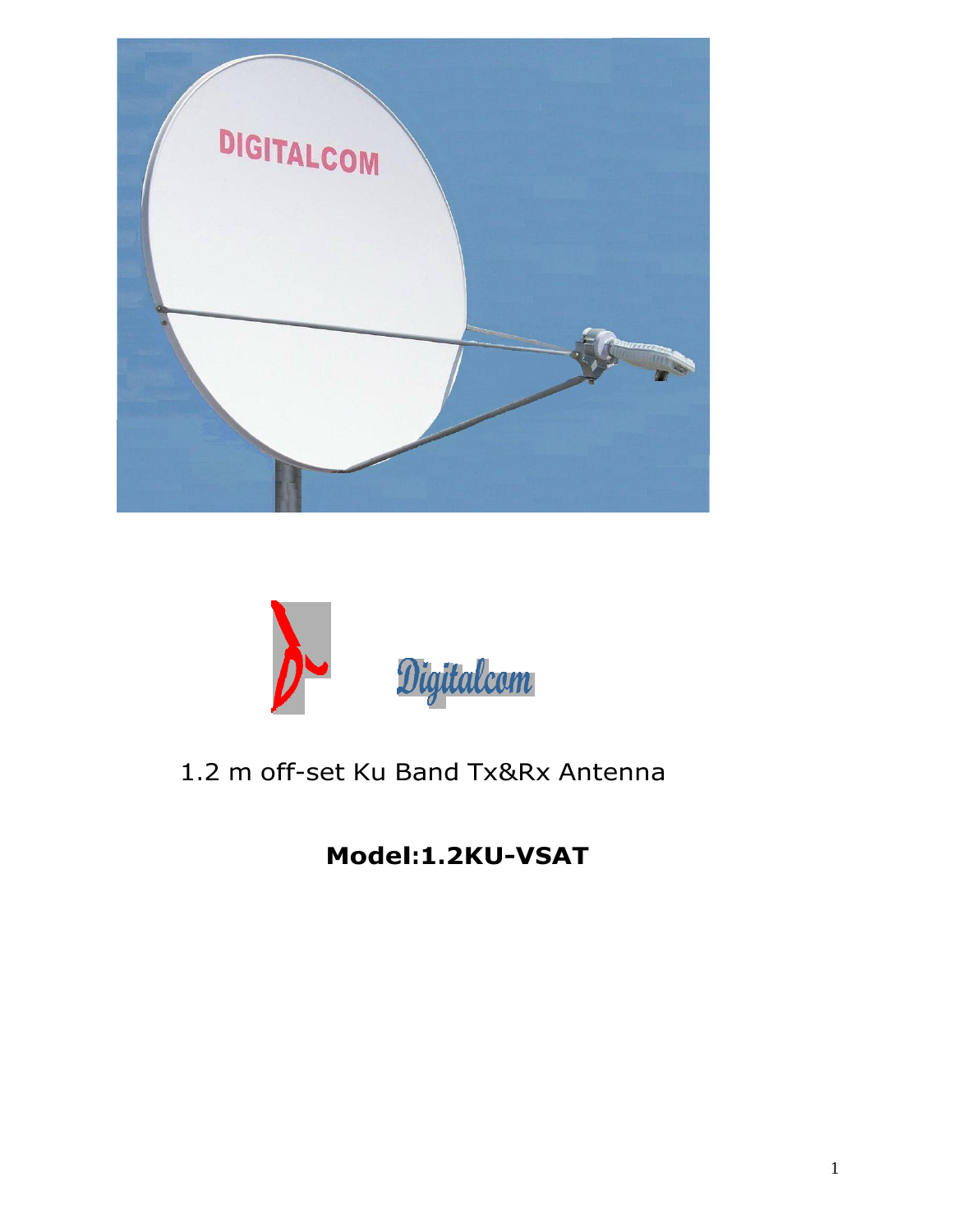#### **Summary**

 1.2 <sup>m</sup> off-set satellite communication antenna is the leading production of my corporation, which adopts of totally molding production, advanced technology, superior manufacture, and with ascendant performance index. This production has spacious market demand all the world. and even be sold in the Southeast Asia, Africa and Europe, as in favors.

The antenna is mostly composed of the pedestal mount, reflector, back support strut, elevation adjusting lead screw, feed strut, feed bracket, feed OMT and so on.

#### **1.1 pedestal mount**

The antenna adopt the kingpost structure, which is composed of kingpost ( $\varphi$ 76 steel tube), rib plate (used to fix the foundation), supporting parts in the middle and basement in the top. The pedestal can be unloaded, installed simply and carried conveniently.

Azimuth adjusting mechanism adopt double half- rotation and lock structure .The center of the top of the pedestal mount is fixed by anchor bolts , which would be adjusted conveniently, locked reliably, and have strong capability of wind-loading.

Elevation adjusting mechanism and locking mechanism are special and proper. The locking mould is press into arc. In any elevation angle, the anchor nut can stick flexibility to the locking mould, which make it have the high adjusting and locking character.

Compare with similar production, our pedestal mount has the high intensity, stability, wind -loading and adjusting capability.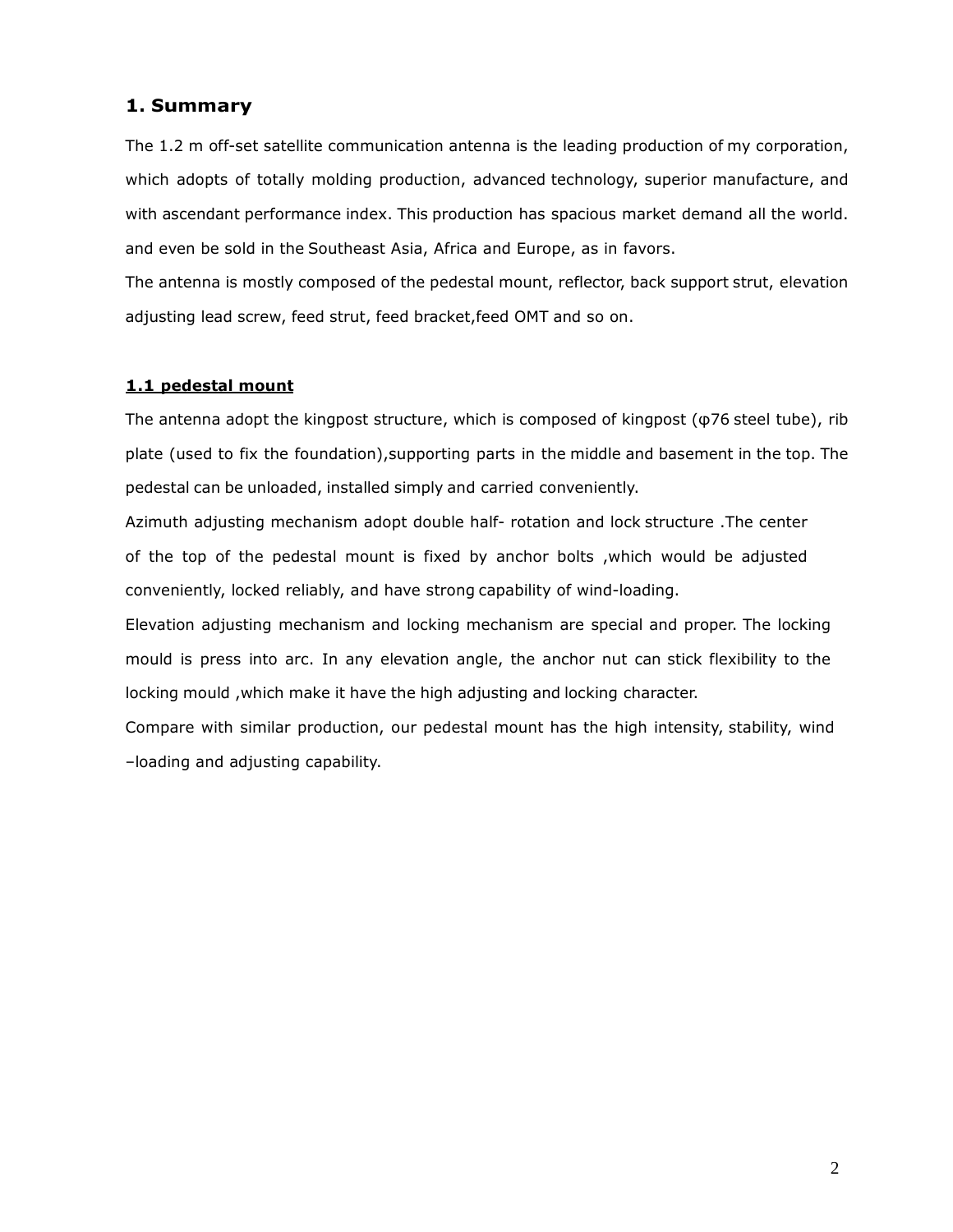#### **The reflector of the antenna.**

Main reflector with high precision ( $\sigma \le 0.4$ mm) adopt the high quality anti-rust alloy aluminumwhich is stretch-formed once .The edge of the reflector is

Rolled repetitious ,which enhances the strength of reflector ;The main reflector adopting the square tube structure is fixed onto the rolling position with the <sup>2</sup> pieces feed struts, which bears the accuracy of position and convenience of installation, and can guarantee the electric capability completely. To guarantee the strength of the whole reflector , the supporting struts(adjustable up and down ) are install between feed strut and kingpost .Compare with the similar product ,the reflector bears high strength and surface precision character.

#### **Surface coating of antenna**

To outdoor antenna using as unit, the environmental condition is severe, so the surface must be dealed with spray plastic or static spray. The black metal structure dealing with galvanization bears anti-rust and long lifetime.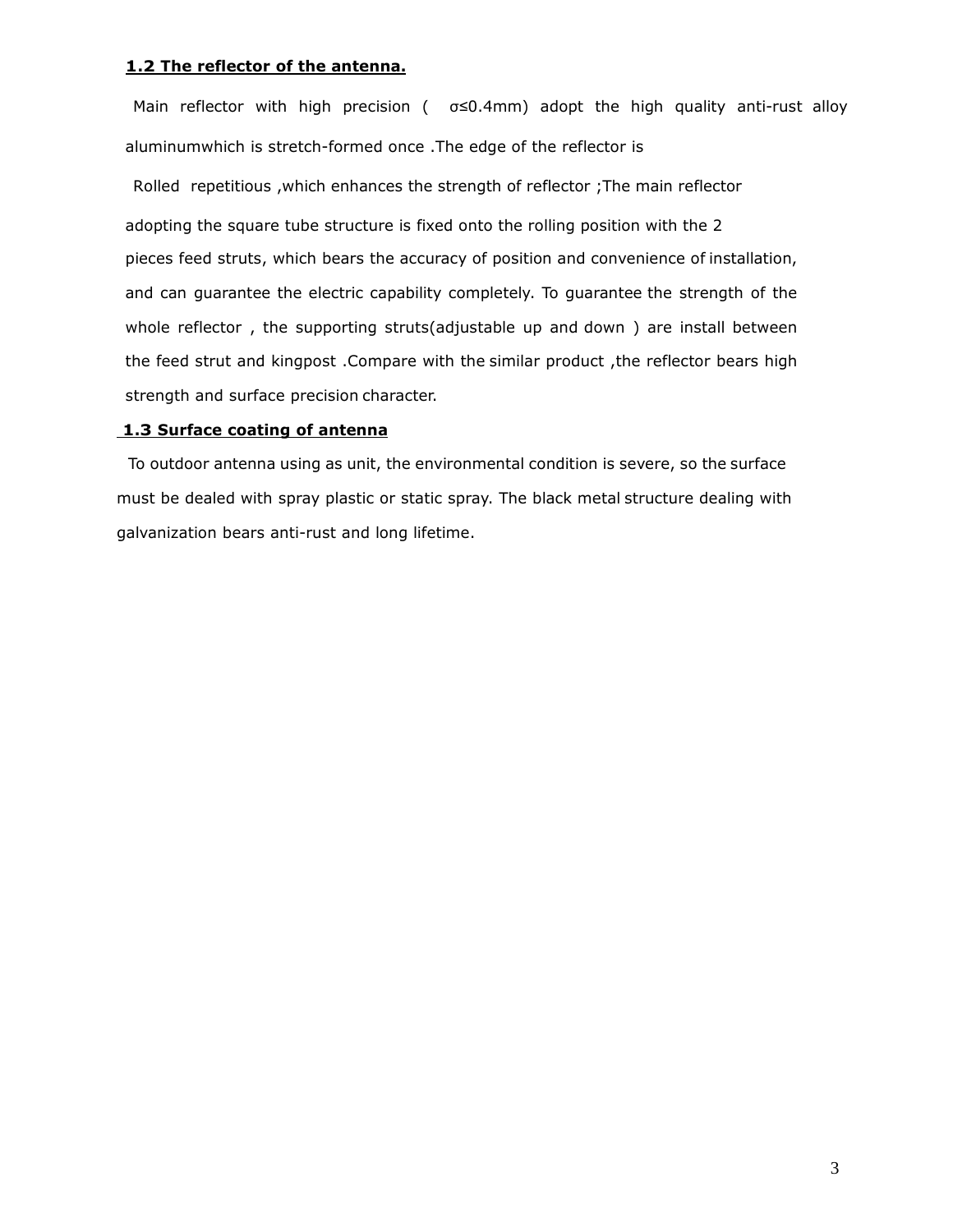## **2. The specification of antenna**

| <b>SPECIFICATIONS</b>     | C-RECEIVE                 | <b>C-TRANSMIT</b>                   | Ku-RECEIVE            | <b>Ku-TRANSMIT</b> |  |
|---------------------------|---------------------------|-------------------------------------|-----------------------|--------------------|--|
| Frequency(GHz)            | $3.625 - 4.2$             | $5.85 - 6.4$                        | 12.25-12.75           | 14-14.5            |  |
|                           | $(3.4 - 4.2)$             | $(5.8 - 6.625)$                     | $(10.95 - 12.7)$      | $(13.75-14.5)$     |  |
| Polarization mode         | linear polarization       |                                     |                       |                    |  |
| Typical Gain $(\pm$       | 32.35dBi@                 | 35.68dBi@                           | 41.71dBi              | 42.47dBi@          |  |
| 3dBi)                     | 4GHz                      | 6GHz                                | @12.5GHz              | 414.25GHz          |  |
| <b>VSWR</b>               | ≤1.3:1                    |                                     | ≤1.25:1               |                    |  |
| Beamwidth:-3dB            | $3.96^\circ$              | $2.7^\circ$                         | $1.349^{\circ}$       | $1.236$ °          |  |
| Noise<br>Temperature(°K)  | 36°k@10EL                 |                                     | 58°k@10°EL            |                    |  |
| Feed interface            | <b>CPR-229G</b>           | <b>CPR-137G</b>                     | <b>WR-75</b>          | <b>WR-75</b>       |  |
|                           |                           |                                     |                       |                    |  |
| Tx-Rx                     |                           | $\geq 85dB$                         |                       |                    |  |
| <b>Cross Polarization</b> |                           |                                     |                       |                    |  |
| Isolation(on axis)        |                           | $\geq$ 32dB                         |                       | $\geq$ 32dB        |  |
| Side lobes                | Main side lobe: 1°□ 0□20° |                                     | 29-25log0             |                    |  |
|                           |                           | 20°□θ□26.3°<br>$-3.5$               |                       |                    |  |
|                           |                           | 26.3°□θ□48°<br>48°⊡θ⊟ 180°<br>$-10$ | $29 - 25 \log \theta$ |                    |  |
| Azimuth Travel            |                           | 360° adjustable continuously        |                       |                    |  |
| <b>Elevation Travel</b>   |                           | 10° to 90° adjustable continuously  |                       |                    |  |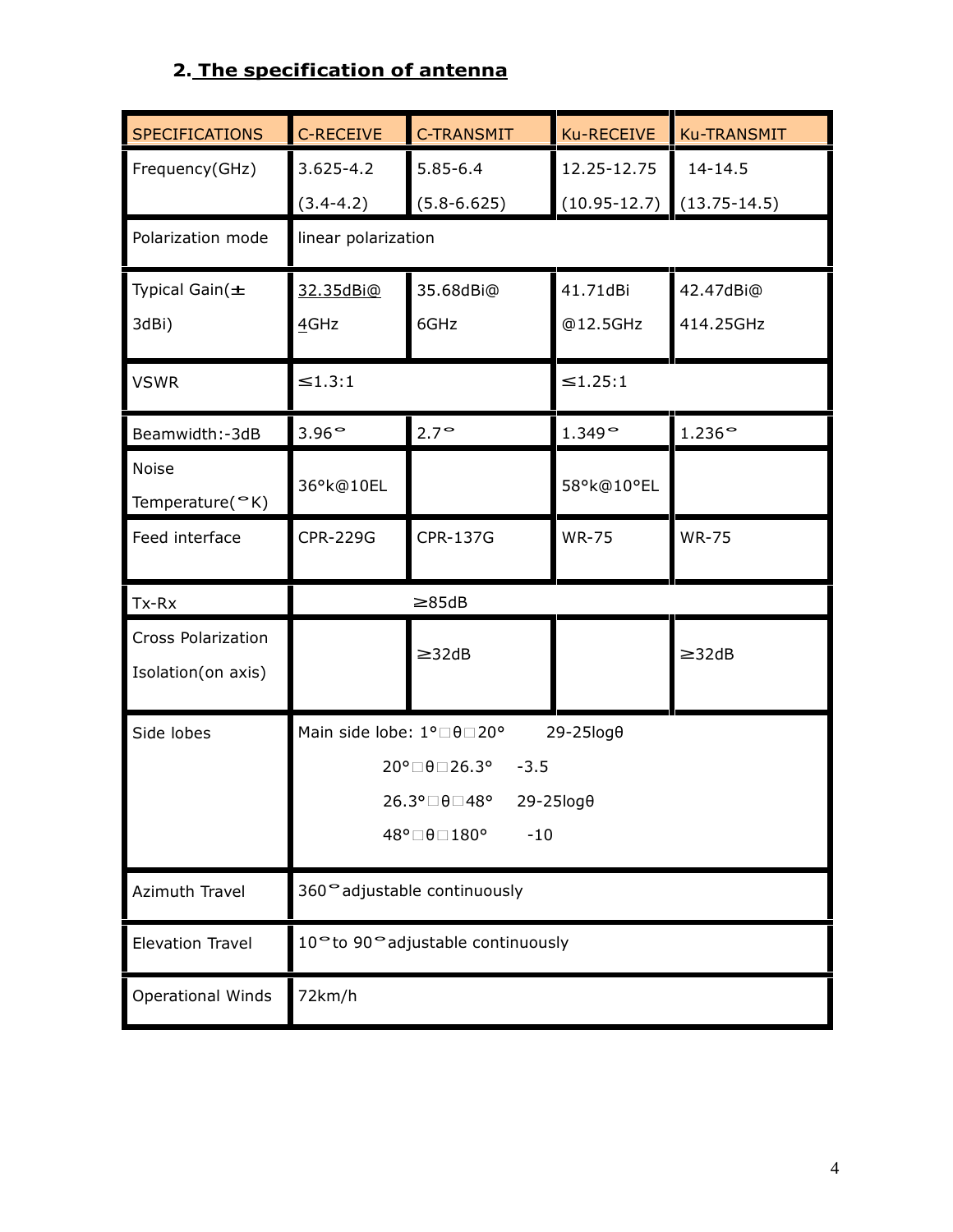| Survival<br>Winds         | 200km/h                                    |
|---------------------------|--------------------------------------------|
| Atmosphere<br>environment | Salty air and pollution environment        |
| Temperature               | $-50^\circ$ c to $80^\circ$ c              |
| Relative humidity         | 0% to 100%                                 |
| Shake and strike          | Adapt all kinds of transport and operation |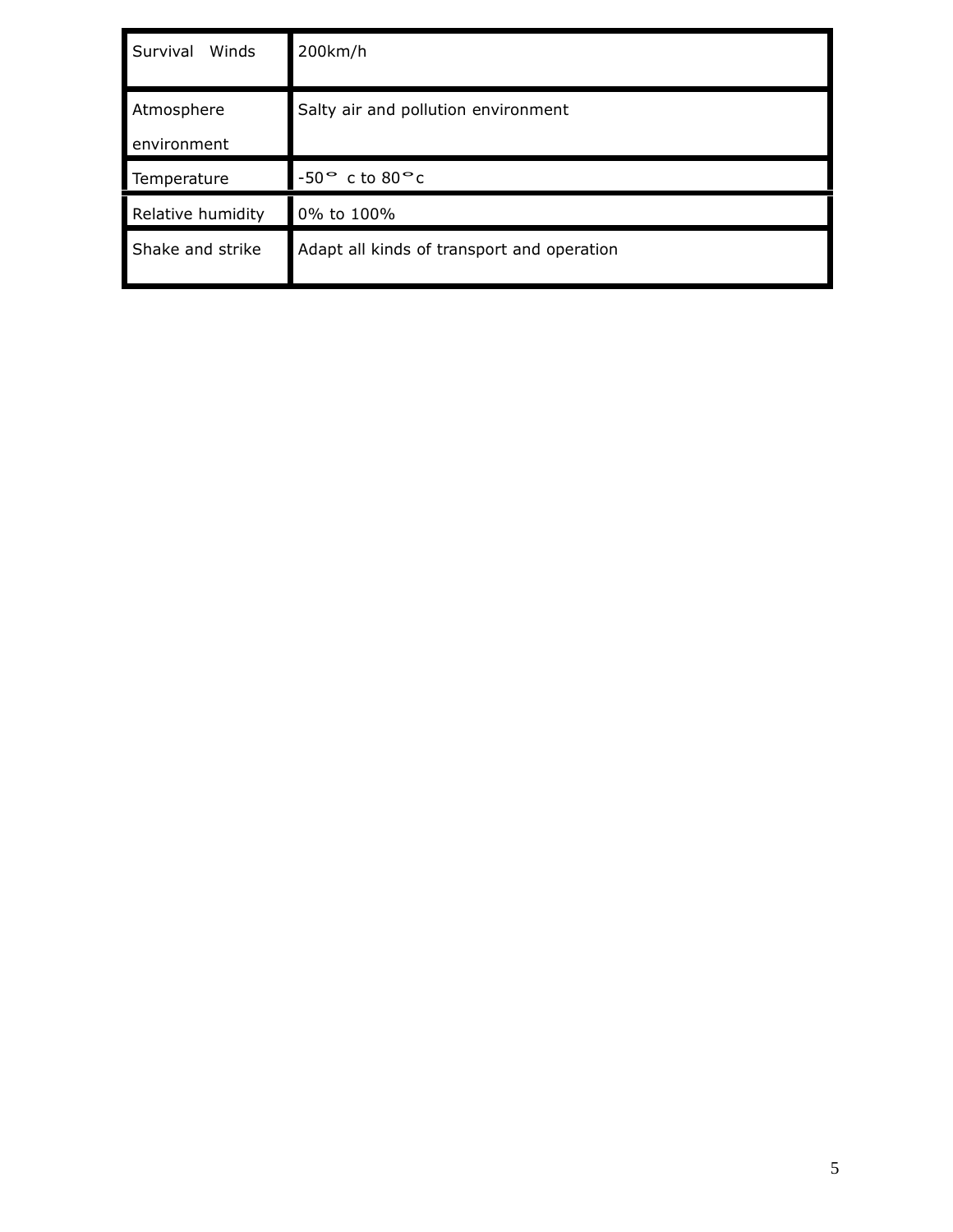### 3. Packing List

| Part No        | Title                            | Qty            | Remark                          |
|----------------|----------------------------------|----------------|---------------------------------|
| $\mathbf{1}$   | Panel                            | $\mathbf{1}$   |                                 |
| $\overline{2}$ | Radial beam                      | $\mathbf{1}$   | Having been installed with the  |
|                |                                  |                | panel before leaving<br>factory |
| $\overline{3}$ | Earing                           | $\overline{2}$ |                                 |
| 4              | Kingpost                         | $\mathbf 1$    |                                 |
| 5              | Rib plate                        | $\overline{4}$ |                                 |
| 6              | Azimuth bracket                  | $\mathbf{1}$   | According to user's foundation  |
|                |                                  |                | condition                       |
| 8              | Half                             | $\overline{2}$ |                                 |
| 9              | Pedestal mount strut             | $\overline{2}$ |                                 |
| 10             | Foundation                       | $\mathbf 1$    |                                 |
| 11             | Feed strut                       | 1              |                                 |
| 12             | Feed strut                       | $\overline{2}$ |                                 |
| 13             | Feed bracket                     | $\mathbf{1}$   |                                 |
| 14             | Feed clip                        | $\mathbf{1}$   |                                 |
| 15             | Feed                             | $\mathbf{1}$   |                                 |
| 16             | <b>OMT</b>                       | $\mathbf 1$    |                                 |
| 17             | Azimuth fine adjusting mechanism | $\mathbf{1}$   |                                 |
|                | Fastener                         | 1              |                                 |
|                | Manual                           | $\mathbf{1}$   |                                 |
|                | Certification of quality         | 1              |                                 |